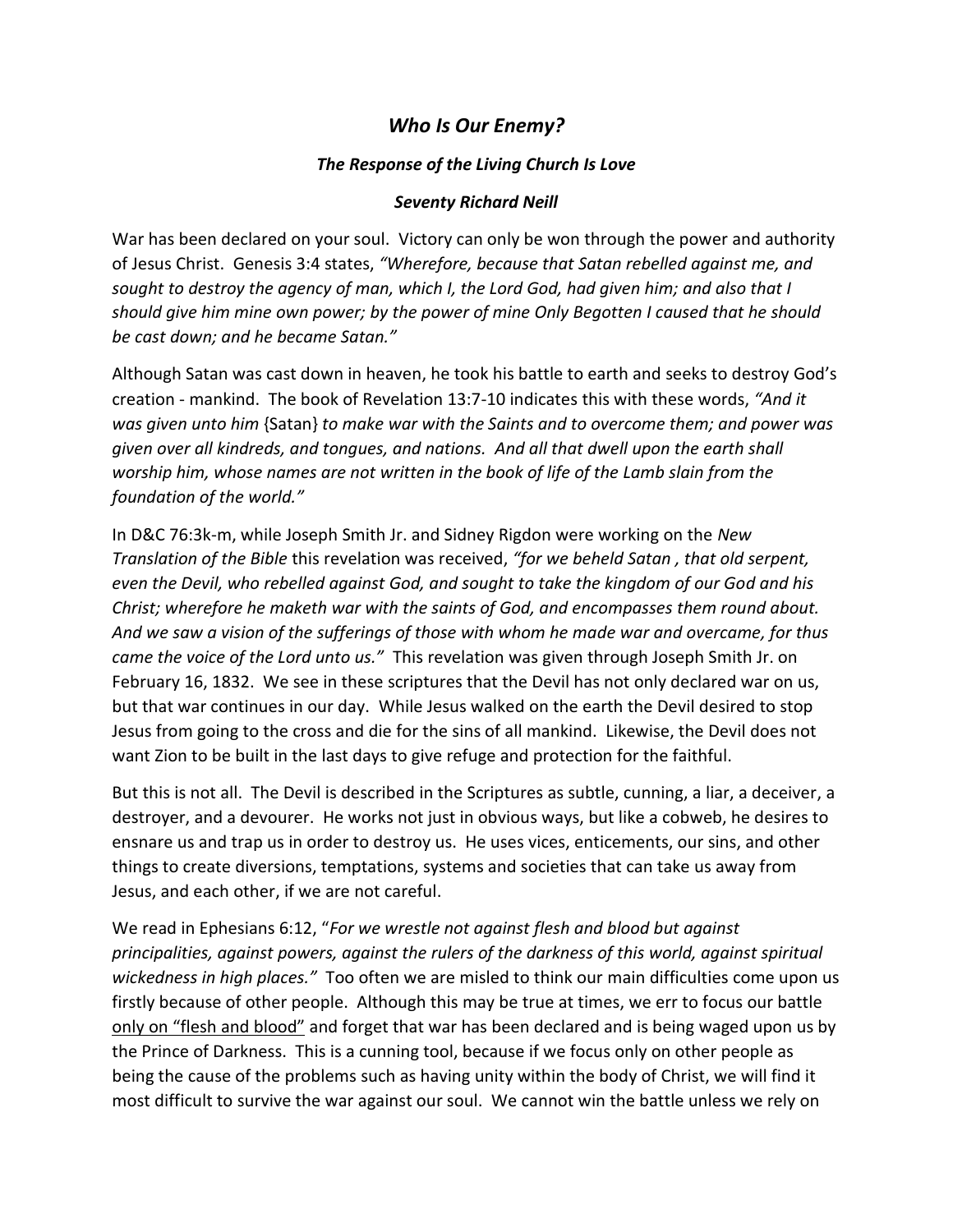the Lord and understand what and who we are fighting against. The Devil loves for us to fight with each other, or against other churches. Those churches also do battle with us, and we forget about he who seeks to destroy and devour God's creation. We have been told to *"seek ye first to build up the kingdom of God, and to establish his righteousness, and all these things shall be added unto you."* (Matthew 6:38) We must not lose our focus on Jesus and the kingdom of God. We find comfort in the words written by David H. Smith in the hymn **–** *Let Us*  Pray for One Another. (Hymns of the Restoration, #314, 3<sup>rd</sup> verse}

> *Pray in Faith, and pray unceasing, To the God we love and trust, For our prayers are much availing If we walk upright and just; Be not weary of exhorting; Heed the lesson of each day; And that we may be unwavering, For each other let us pray.*

While Jesus was here on earth, we do not see Him trying to overthrow the Roman Empire. He told His parents, Mary and Joseph, that He was to be about His Father's business. His Father's business was to be the sacrificial Lamb, build the Church and restore men and women to the Father. The Roman Empire came to the end just as all earthly kingdoms will do. We are told that in the end-times that the kingdoms of this world will become the kingdom of our God (Revelation 11:15). His kingdom is eternal and Jesus will reign as the King of Zion.

So how does this change what needs to come about in our hearts and minds? The change begins with one simple word – Love. We see that the message which is at the center of the gospel is love. All of the law hangs on the Two Great Commandments found in Matthew 22:35- 39. We are told in these verses, to love the Lord our God with all of our hearts, and love our neighbors as thyself. We know that Jesus came to earth in love, because it is revealed to us, *"For God so loved the world that he gave his only Begotten Son."* (John 3:16) We are to *"love him, because he first loved us."* (I John 4:19) Love fosters unity and provides the ability and condition for us to exercise the spiritual gifts and the fruits of the Spirit such as faith, hope, patience, etc. Arthur Oakman was truly inspired with light and truth when he said, *"the gospel is the gospel, because it is the gospel of love and sacrifice."*

I wish to share a testimony in regards to this central theme of the gospel that happened to me while I was preparing for the opening sermon of the 2017 In-town Reunion, in the Center Place. As I was preparing for the sermon, I became aware that the Lord desired to give a message in this very first service, not only during the service, but right at the very beginning of the first service. Often, a message is given in the body of the sermon or near the end of the sermon. Many times, a message, if there is one, is given later in the week after the people have had experience of living with one another. This time, however, the Lord made it clear that it was to be right at the very beginning. I don't recall another occasion that a message being placed like that to the people by the Lord to start a reunion prior to other thoughts being expressed.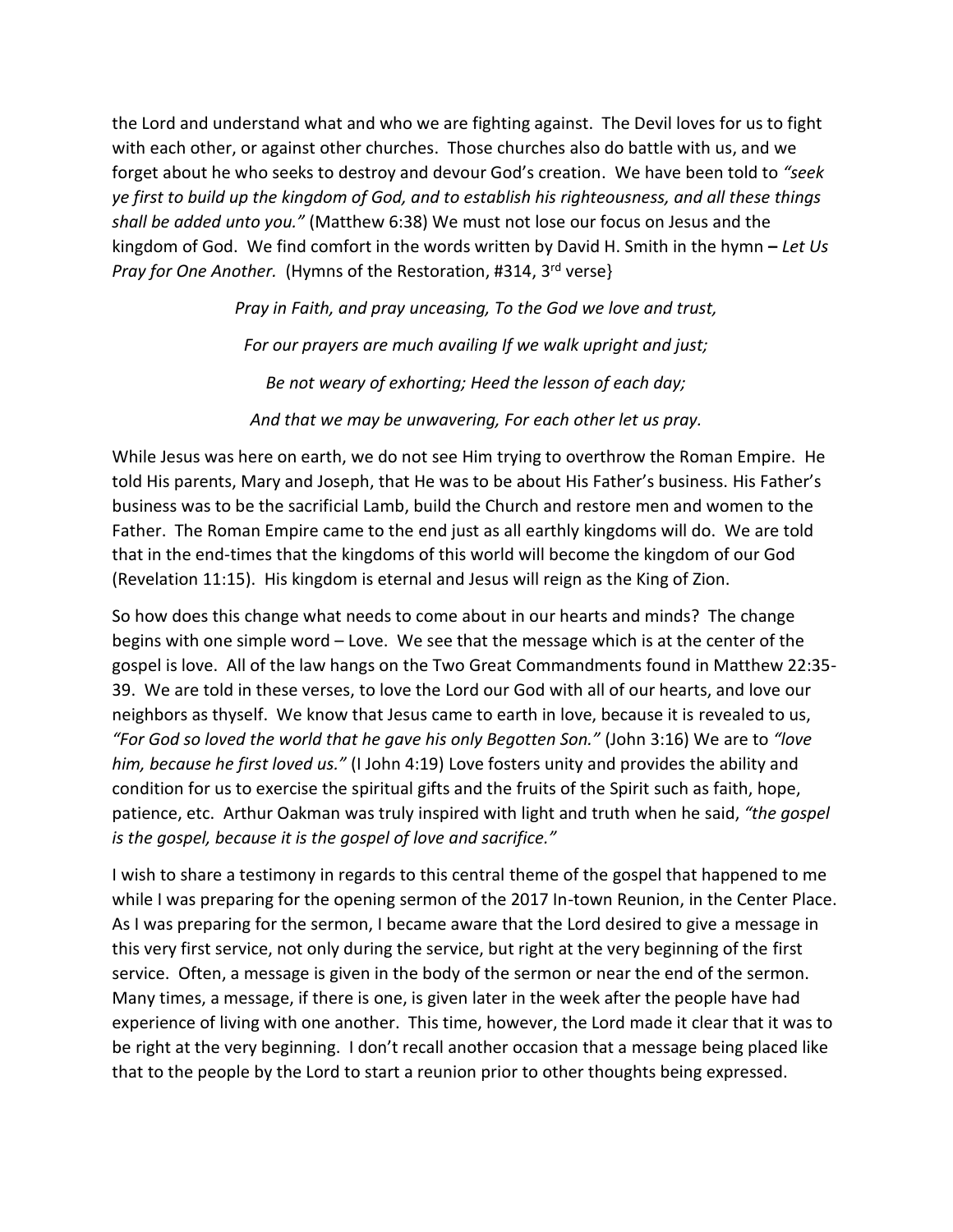What subject would be of such importance that the Lord would want the people thinking about it and acting upon it from the very beginning. The message, at this time, was about charity. I want to share this message again with you, as I did that night at the reunion.

*"The Lord wants to speak to you. I call you to gather in the spirit of charity. As I have said before,* 

| Without charity you can do nothing.                      | D&C 16:4d           |
|----------------------------------------------------------|---------------------|
| The greatest gift is charity.                            | I Corinthians 13:13 |
| Charity never faileth.                                   | I Corinthians 13:8  |
| Charity is the pure love of Christ.                      | Moroni 7:52         |
| The two Great Commandments<br>are centered in this love. | Matthew 22:35-39    |

*Gather together in the spirit of charity.*

*Tonight, before you sleep, pray that charity will abound among you this week, first within yourself, and then in the hearts of others.*

*I am a God of miracles, and there is no greater miracle then when charity reigns in the heats of a people. Charity has the power to cleanse, to heal, and to unite. May it be so with this people. Amen."* 

We find in Alma 14:11-14 a tremendous conversion to the Lord had taken place amongst a portion of the Lamanite people. Ammon (one of the sons of King Mosiah) had done a marvelous work and a wonder, along with his three brothers, within the Lamanite people. The Lamanites had been a blood-thirsty people and hated the Nephite people, and the sons of Mosiah were Nephites. This is what took place according to Alma 14:11-12 following the Lamanite conversion, *"Yea, I say unto you, As the Lord liveth, as many of the Lamanites as believed in their preaching* {Ammon and his brothers}, *and were converted unto the Lord, never did fall away, for they became a righteous people; They did lay down the weapons of their rebellion, that they did not fight against God any more, neither against any of their brethren."*

We learn several things about what took place in the lives of this people of the Lamanites who changed their lives from a life of hate to one filled with love.

1. These Lamanites became a righteous people. This is how the people, later in the Book of Mormon, in IV Nephi would become also. They would become righteous because *"of the love of God which did dwell in the hearts of the people."* A people that loves God and neighbor with all their souls will be *"of one heart, and one mind, and dwell in righteousness; and there will be no poor among them."* Jesus even commanded his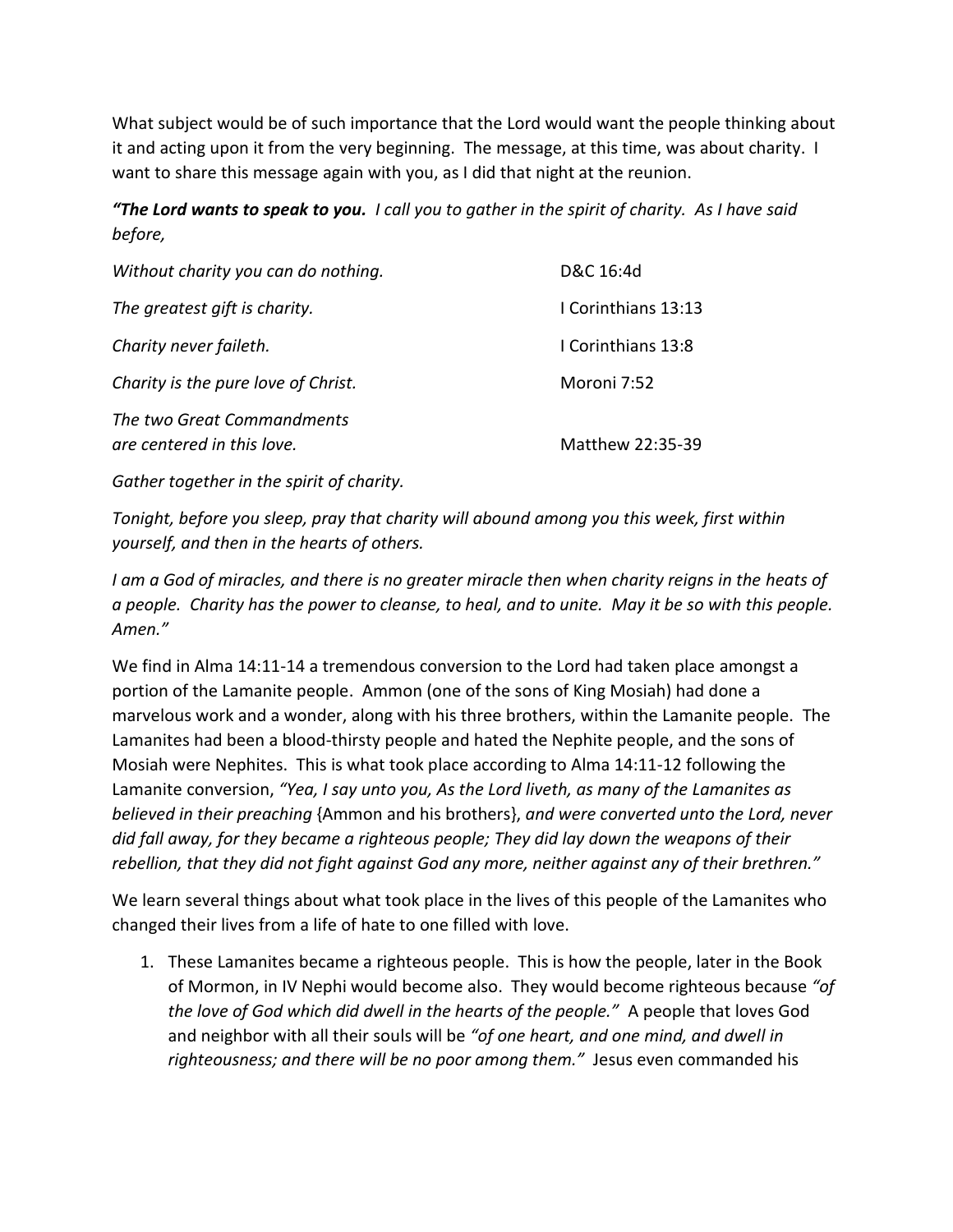disciples to "love your enemies". (Matthew 5:46) The people of the Lamanites who were converted, became a people fitted for Zion and the Kingdom of God.

- 2. Because of their love for God and other people that filled their hearts, *"they would not fight against God anymore."* How do we fight against God? What are the weapons that we use against God? We don't use swords or knives against Him. No, we fight against God with our pride, selfishness, envy, lust, power, greed, personal agendas, etc. No church or kingdom can be of the Lord and be living by those qualities. We can only lay those weapons down through love, sacrifice, humility, gentleness, patience, kindness, and the other gifts and fruits of the Spirit.
- 3. This people would not fight against any of their brethren. *We see this meant not any!*  These Lamanites would join the Nephite nation, and no longer fight against them and be at war with them. At the same time, they would not fight against the Lamanites that they would leave behind.This generation refused to take back up the weapons that they had lain down. The love of God in our hearts works miracles in us as it did for this people. There is no greater miracle then what takes place as love heals our hearts.
- 4. And finally, and most importantly, the Lamanites were converted to the Lord. According to the scripture they were not converted to Ammon, or to a people or to a church, but the Lord. If you are converted fully to the Lord you will love the people and be humble, and be a willing servant within His church. If you are not converted to the Lord you will not be able to keep your promises to God, to the people or to the church.

In coming to the Lord, we receive of the promises of mercy and grace. These two gifts are associated with the love of God.

To understand these two principles found in the Scriptures we need to better understand them. Grace and mercy are mentioned many times in all three books of Scripture. Both mercy and grace involve the love that God has for men, women and youth, but these two aspects of love are slightly different in meaning and purpose.

One definition that helps us see the difference in mercy and grace is this – Mercy is not getting what we do deserve, and grace is getting what we do not deserve.

There are many examples of grace and mercy in all three books of the Scriptures. The most important example is Jesus on the cross. Mercy pays the penalty for our sins at the cross even though we deserve the punishment because of our sins, and grace provides and makes the way to enter into eternity with God even though we did not earn it. To receive of these two gifts, we must keep His commandments, repent of our sins, and have faith in God and Jesus Christ. By doing this we become alive in Jesus, and become His Living Church.

*The Book of Mormon* is very clear on mercy and grace. Here is what we find at the very end of the entire book, in Moroni 10:30, *"And again, if ye, by the grace of God, are perfect in Christ, and deny not his power, then are ye sanctified in Christ by the grace of God, through the*